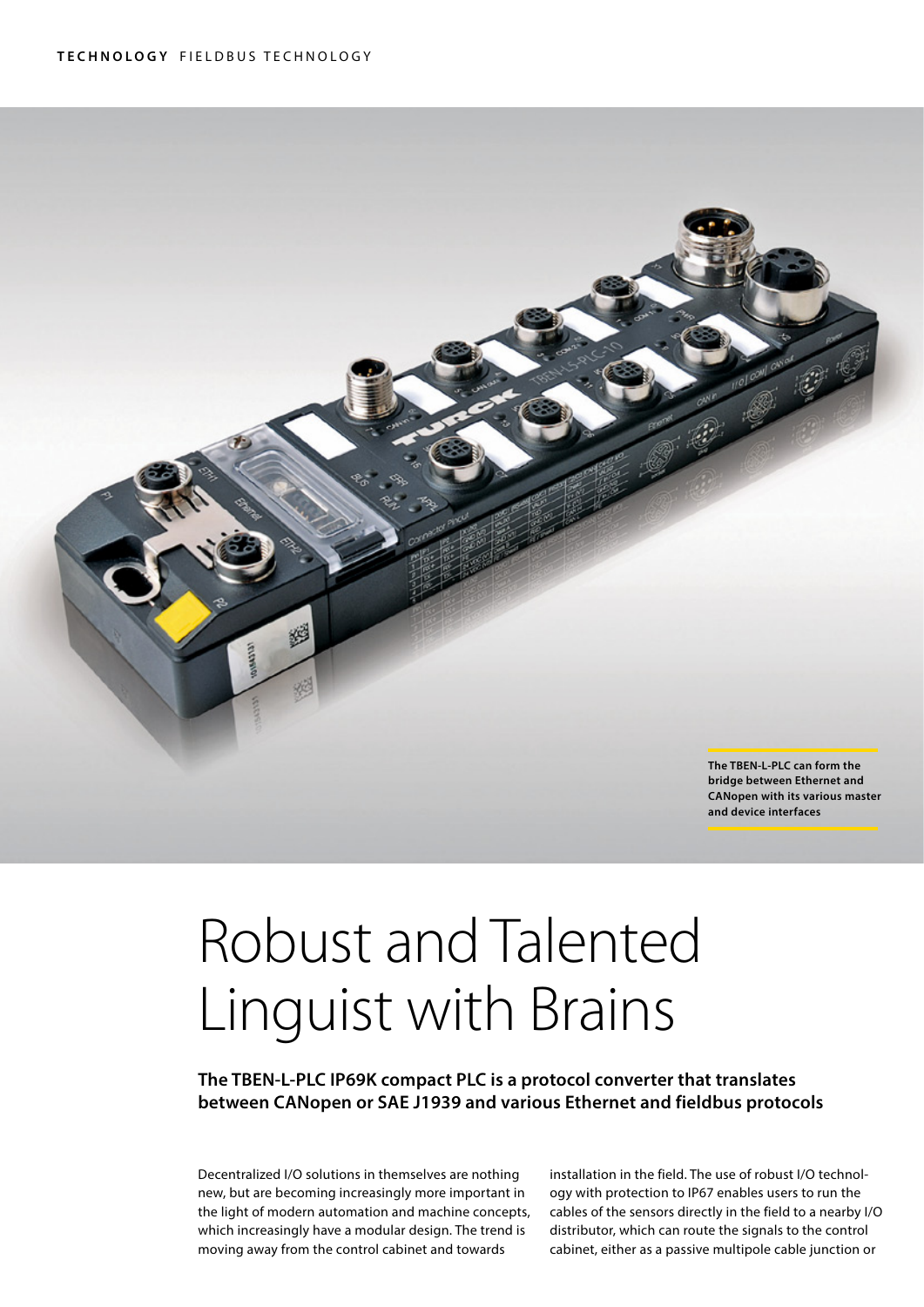

**In the mobile equipment sector, the compact PLC ensures optimum use thanks to its robust, fully encapsulated housing, protection to IP69K and its extended temperature range**

actively as a fieldbus device. Compared to point-topoint wiring, this saves the user considerable costs for the connection technology and the wiring. There is also a time saving benefit when the machine is set up at the customer. Instead of running several individual cables to the control cabinet, it is normally only necessary with fieldbus or Ethernet systems to run one communication cable and power supply in order to connect the I/O level to the controller. The wiring of the periphery to the remote I/O technology can then be done in advance at the machine builder.

#### **High performance**

Turck takes the decentralization from the control cabinet to the field one step further. The TBEN-L-PLC Codesys-3 controller of the Mülheim automation specialist is a compact IP67 controller for use directly in the field. When used as a master, the device also supports Modbus RTU, in addition to CANopen and SAE J1939, as well as the industrial Ethernet protocols Profinet, EtherNet/IP and Modbus TCP. The RS232 and RS485 serial interfaces can also be used as required in Codesys. The block I/O controller also offers eight universal I/O channels for the direct connection of sensors and actuators.

The TBEN-PLC can also be run as a slave (e.g. device) in the CANopen and Modbus RTU networks as well as in the three supported industrial Ethernet networks, enabling it to be used as a protocol converter. For example, the controller can operate as the CANopen manager of a machine module networked with CANopen and connect this module to a system running with Profinet. As part of the increasing digitization of industrial production processes, this enables existing machine concepts to be made fit for the challenges of closely networked, highly flexible production. Turck is providing an answer to the question of how existing machinery and plants can benefit from the increased

efficiency and increased transparency as part of the evolution of Industry 4.0.

### **TBEN-L-PLC as protocol converter for CANopen**

This is particularly of benefit to plant operators wishing to connect their plants and machinery to higher-level ERP or MES systems and wish to network their machines to Industrial Ethernet. Networking with Ethernet-capable components down to the lowest level of automation is not economically advisable necessarily and is rarely necessary in terms of automation. With the TBEN-L-PLC, existing valve blocks or drives which frequently talk in CANopen can also be used in industrial Ethernet networks. The compact PLC then functions in a Profinet network as a Profinet slave and translates this communication as a CANopen Manager for the CANopen devices in the CAN network.

## QUICK READ

The automation sector is currently undergoing a major shakeup of old established practices. The change to digitally networked, highly flexible and transparent industrial production, as described in recent years under the label Industry 4.0, is presenting designers and electrical planners with new tasks. One of the routines of mechanical engineering, and particularly in electrical planning, is the design of a control cabinet for protecting sensitive electrical and electronic equipment such as controllers, power supply units or I/O solutions from the severe conditions present at the machine. With its robust portfolio of IP67/IP69K I/O solutions, Turck is also offering a smart alternative.